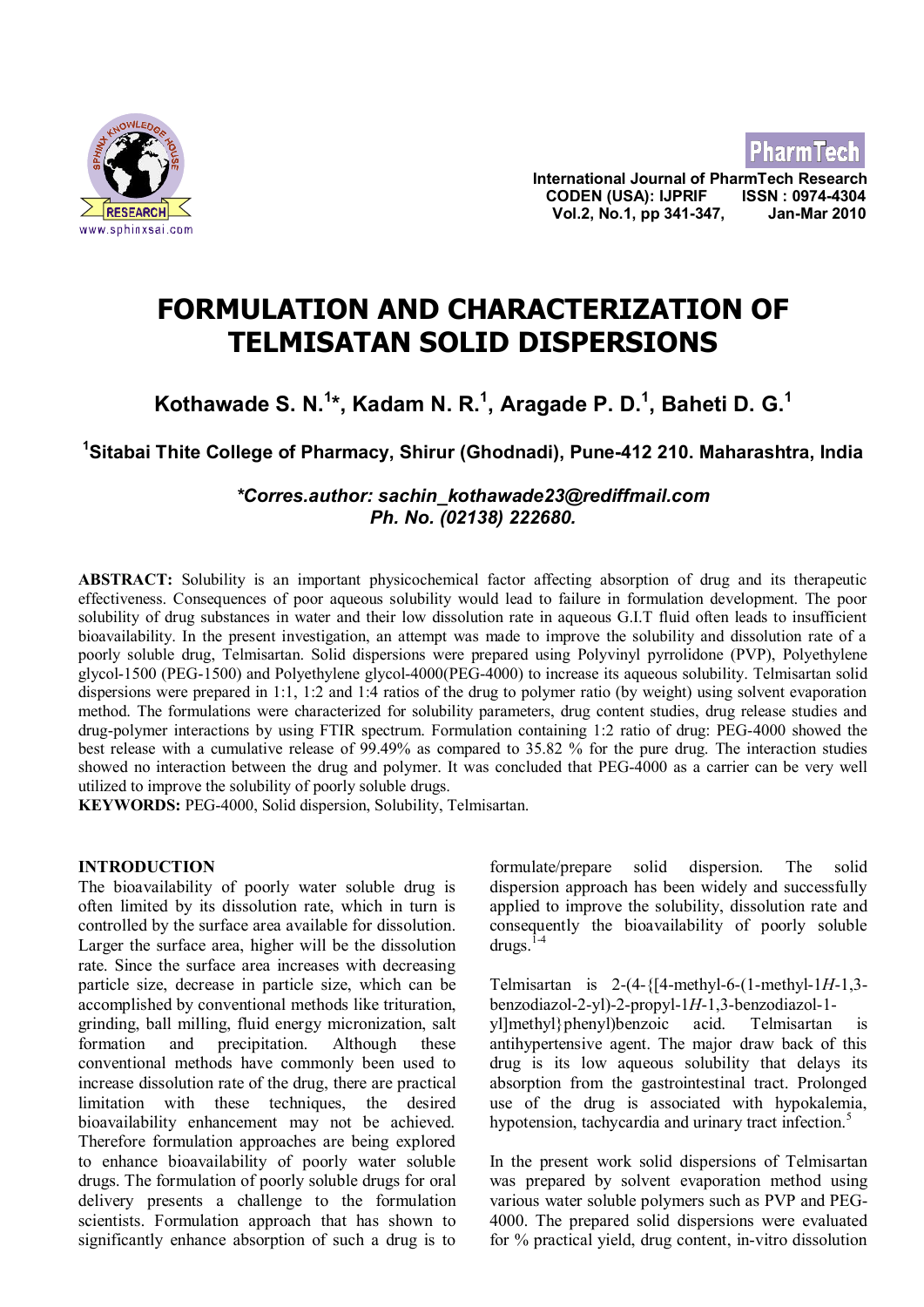rate studies and interactions between drug and polymer using FT-IR spectral studies.

## **EXPERIMENTAL**

## **Materials**

Telmisartan was obtained as a gift sample Cipla, Gao. Polyvinyl pyrrolidone (PVP), Polyethylene glycol 4000 (PEG4000) Sodium Lauryl Sulphate (SLS) and HCL were purchased from SD-Fine Chem. Industries Mumbai. Double distilled water was used for all the experiments.

#### **Estimation of Telmisartan**

An U.V. Spectrophotometric method based on the measurement of absorbance at 216 nm in a 0.1 N HCL containing 1% w/v of sodium lauryl sulphate was used for the estimation of telmisartan. The method was validated for linearity, accuracy, precision and interference. The method obeyed Beers law in the concentration range of  $2-10\mu g/ml$  (r=0.9994). When a standard drug solution was repeatedly assayed (n=6), the relative error and coefficient of variation were found to be 0.90% and 1.1% respectively. No interference by the excipients used in the study was observed.

### **Preparation of telmisartan solid dispersions by solvent evaporation method**

Telmisartan solid dispersions were prepared by solvent evaporation method using carriers (PVP & PEG-4000) in proportions viz 1:1, 1:2 and 1:4 (drug : carrier). The drug (100mg) and carrier (100, 200 and 400mg) were dissolved in methanol in a china dish and the mixture was heated until the solvent evaporated and a clear film of drug and carrier was obtained. The resultant solid dispersion was scraped out with a spatula. Dispersions were pulverized in a mortar and pestle and passed through a 250µm sieve before packing in an airtight container.

#### **% Practical Yield**

Percentage practical yield is calculated to know about percent yield or efficiency of any method, thus its help in selection of appropriate method of production. Solid dispersions were collected and weighed to determine practical yield (PY) from the following equation.

 Practical Mass (Solid dispersion) PY(%) = ----------------------------------------- ×100 Theoretical Mass (Drug + carrier)

#### **Drug content**

10 mg of solid dispersions were weighed accurately and dissolved in 10 ml of methanol. The solution was filtered, diluted suitably and drug content was analyzed at 216nm by UV spectrophotometer. Each sample analyzed in triplicate. Actual drug content was calculated for all batches using the equation as follows:



#### **Infrared spectroscopy**

FT-IR spectra of pure Telmisartan, PVP, PEG-4000 and Telmisartan with its solid dispersion were obtained by a Perkin-Elmer Fourier transform infrared spectrophotometer using KBr pellets were prepared by gently mixing the sample with KBr (1:100). The scanning range used was 2000 to 400 cm<sup>-1</sup>.

#### **1n vitro drug release studies**

The release profile of an entrapped drug predicts how a delivery system might function and gives valuable insight into its in vivo behaviour. In vitro release profile for each solid dispersion as well as pure drug was performed using USP XXII type2 dissolution apparatus. Sample equivalent to 10 mg of Telmisartan was added to 900ml of 0.1 N Hydrochloric acid containing 1% w/v sodium lauryl sulphate at  $37<sup>+</sup>$ 0.5˚C and stirred at 50 rpm. Aliquot of 5 ml was withdrawn at time intervals of 5, 10, 15, 20, 30, 45, 60, and 90 min. The withdrawn volume was replenished with the same volume of dissolution medium in order to keep the total volume constant. The absorbance of the samples was measured at  $\lambda_{\text{max}}$  363 nm after suitable dilution if necessary, using appropriate blank. Results of in vitro drug release studies obtained from absorbance data were shown graphically as cumulative percentage drug released versus time.

#### **RESULTS AND DISSCUSSION**

Solid dispersions of telmisartan were prepared by solvent evaporation method using carriers like PVP and PEG-4000. In the present work total nine formulations were prepared and their complete composition is shown in Table 1. The results of % practical yield studies are shown in Figure 1. Percent practical yield increased as the amount of carrier/polymer added to each formulation increased (1:1 and 1:2 ratio of drug: carrier). But as the amount of carrier is increased (1:4 ratio of drug: carrier) the percentage practical yield was decreased. Maximum yield was found to be 99.49% in N-4.

The content of Telmisartan in each preparation was assayed by UV spectroscopy. The assay values were between 96% and 99% of the theoretical values. FT-IR spectroscopic studies conducted for possible drug: carrier interactions. FT-IR spectra of pure drug Telmisartan, PVP, PEG-4000 and Telmisartan with its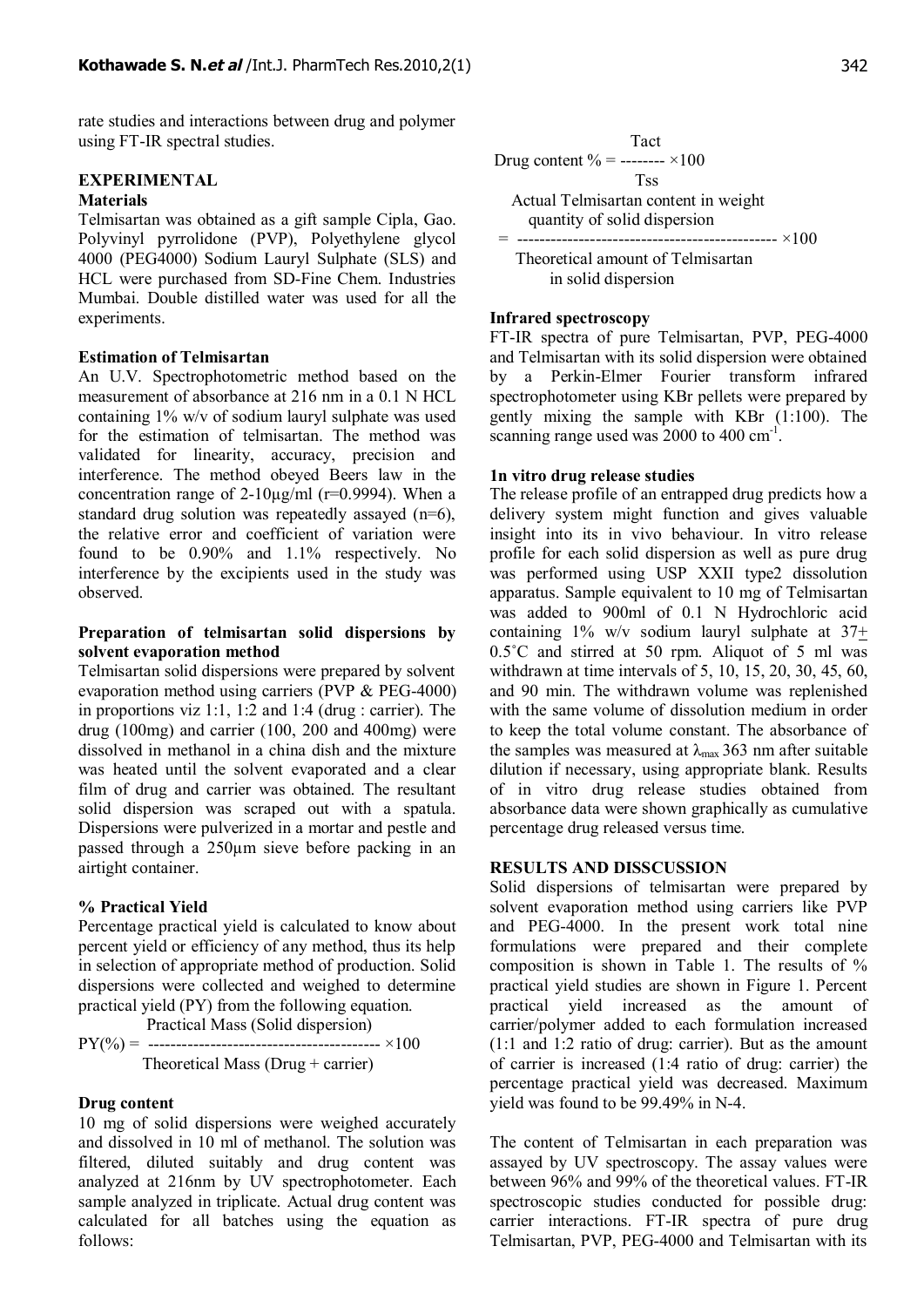solid dispersions were obtained (Figure 5, 6 and 7). Indicating no significant evidence of chemical interaction between drug and carrier, which confirms the stability of drug with its solid dispersion.

The release data obtained for formulations N-1 to N-6 are tabulated in Table 2. Figure 2, 3 and 4 shows the plot of cumulative percent drug released as a function of time for different formulations. Cumulative percent drug released after 90 min was 66.71%, 97.66%, 48.29%, 90.25%, 99.49% and 49.21% for N-1 to N-6 respectively and was 35.82% in 90 min for pure drug Telmisartan.

In vitro release studies reveal that there is marked increase in the dissolution rate of Telmisartan from all the solid dispersions when compared to pure Telmisartan itself. The increase in dissolution rate is in the order of PEG-4000  $>$  PVP. The dissolution rate of Telmisartan in solid dispersion was strongly dependent on the relative concentration of the carrier. As the concentration of the carrier in the solid dispersion increased, the dissolution rate also increased.

From the in vitro drug release profile, it can be seen that formulation N-2 and N-4 containing PEG-4000 (1:1 and 1:2 ratio of drug: PEG-4000) shows higher dissolution rates than PVP. This may be attributed to the increase in the wettability, conversion to amorphous form and solubilisation of the drug due to hydrophilic carrier. But as the amount of PEG-4000 is increased (1:4 ratio of drug: PEG-4000) in formulation, the dissolution rate was decreased. This decrease in dissolution rate may be due to increased viscosity of coating materials.

In the case of solid dispersions of Telmisartan with PVP ratio of 1:1 and 1:2, the dissolution rate was increased while in the case of those prepared in ratio of 1:4, the dissolution rate was decreased. This might be due to formation of viscous layer around the drug particles leading to decrease in the dissolution rate. From the dissolution data, it is clear that the dissolution rate increased with decreasing molecular weight of the carrier. The increase in the dissolution rate may be due to improved wettability by PEG 4000.

## **CONCLUSION**

- 1) The solid dispersion of Telmisartan was successfully formulated by solvent evaporation method using hydrophilic carriers like PVP and PEG-4000.
- 2) Percent practical yield increased as the amount of carrier or polymer added to each formulation increased (1:1 and 1:2 ratio of drug: carrier). But as the amount of carrier is increased (1:4 ratio of drug: carrier) the percentage practical yield was decreased.
- 3) In vitro release studies reveal that there is marked increased in the dissolution rate of Telmisartan from all the solid dispersion when compared to pure Telmisartan itself. The increase in dissolution rate is in the order of PEG-4000>PVP.
- 4) Formulations containing PEG-4000 (1:1 and 1:2 ratio of Drug: PEG-4000) shows higher dissolution rate than PVP. This may be attributed to the increase in drug wettability, conversion to amorphous form and solubilisation of drug due to hydrophilic carrier. But as the amount of PEG-4000 is increased (1:4 ratio of Drug: PEG-4000) in formulation, the dissolution rate was decreased. This degrease in dissolution rate may be due to increased viscosity of coating material.

| Sr. No. | <b>Batch code</b> | Composition           | Ratio<br>(Drug:Carrier) |  |
|---------|-------------------|-----------------------|-------------------------|--|
|         | N1                | $Telmisartan + PVP$   | 1:1                     |  |
| 2       | N <sub>2</sub>    | Telmisartan +PEG 4000 | 1:1                     |  |
| 3       | N <sub>3</sub>    | $Telmisartan + PVP$   | 1:2                     |  |
| 4       | N <sub>4</sub>    | Telmisartan +PEG 4000 | 1:2                     |  |
| 5       | N <sub>5</sub>    | $Telmisartan + PVP$   | 1:4                     |  |
| 6       | N <sub>6</sub>    | Telmisartan +PEG 4000 | 1:4                     |  |

**Table 1. Formulation plan of Telmisartan solid dispersions**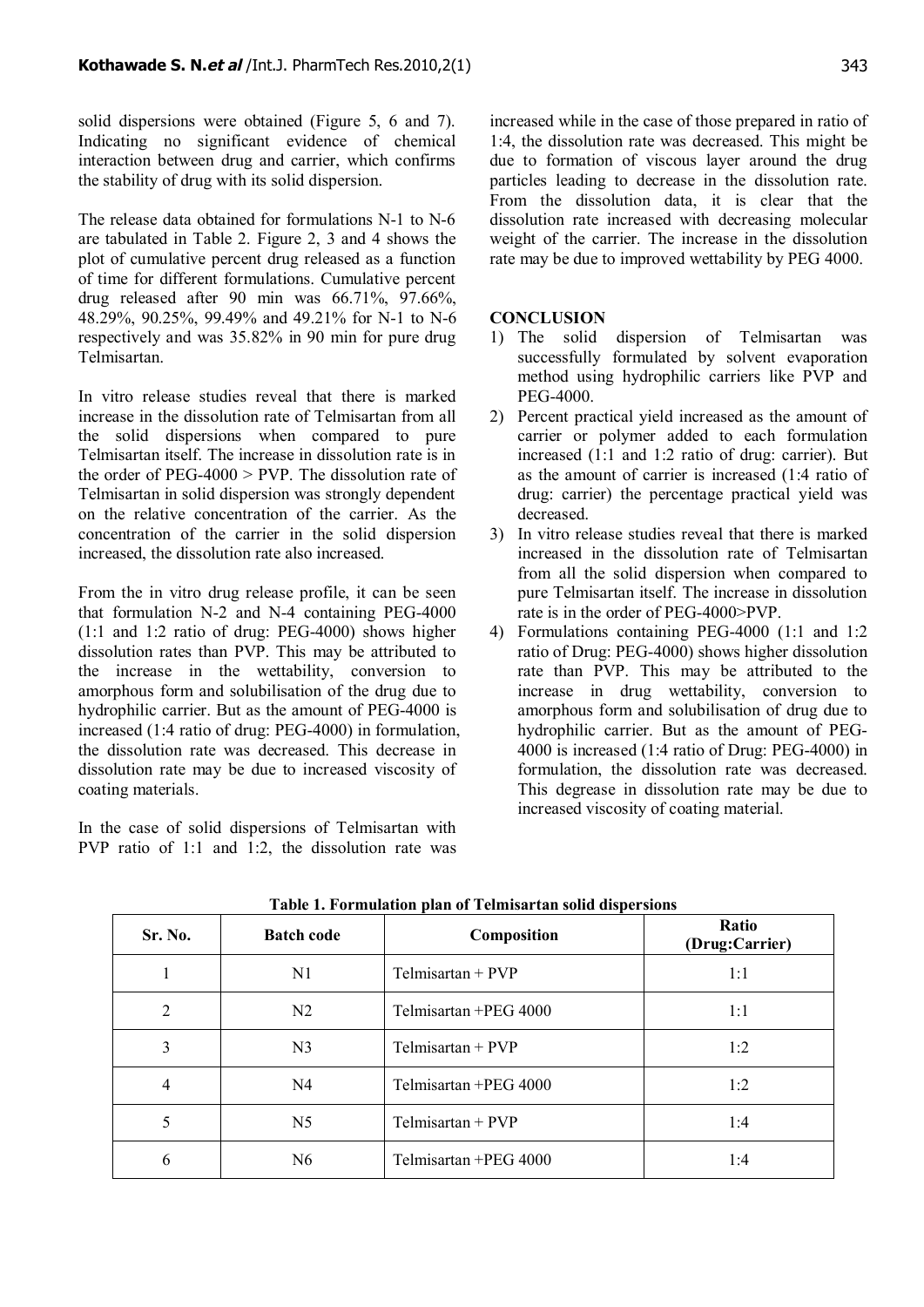| Time<br>(min)    | Cumulative percentage drug released |       |       |       |       |       |       |  |
|------------------|-------------------------------------|-------|-------|-------|-------|-------|-------|--|
|                  | Pure<br>drug                        | $N-1$ | $N-2$ | $N-3$ | $N-4$ | $N-5$ | $N-6$ |  |
| 5min             | 2.55                                | 32.21 | 22.83 | 52.63 | 35.79 | 20.48 | 23.66 |  |
| $10 \text{ min}$ | 9.25                                | 43.23 | 27.54 | 62.84 | 37.30 | 23.93 | 25.66 |  |
| $15 \text{ min}$ | 1.12                                | 43.34 | 37.70 | 67.02 | 44.32 | 25.66 | 27.70 |  |
| $20 \text{ min}$ | 13.77                               | 46.63 | 54.48 | 74.61 | 47.72 | 29.76 | 29.68 |  |
| $30 \text{ min}$ | 17.73                               | 52.91 | 58.87 | 78.48 | 57.13 | 37.26 | 36.96 |  |
| $45 \text{ min}$ | 24.40                               | 59.23 | 64.75 | 90.25 | 70.24 | 44.32 | 41.00 |  |
| $60$ min         | 29.68                               | 62.80 | 70.24 | 92.94 | 82.41 | 45.15 | 44.30 |  |
| $90 \text{ min}$ | 35.82                               | 66.71 | 90.25 | 97.66 | 99.49 | 48.29 | 49.21 |  |

**Table 2: In Vitro Release of Pure Drug and Different formulations of Telmisartan solid dispersions**

**Figure 1: % Practical Yield of Different Formulations of Telmisartan solid Dispersions**

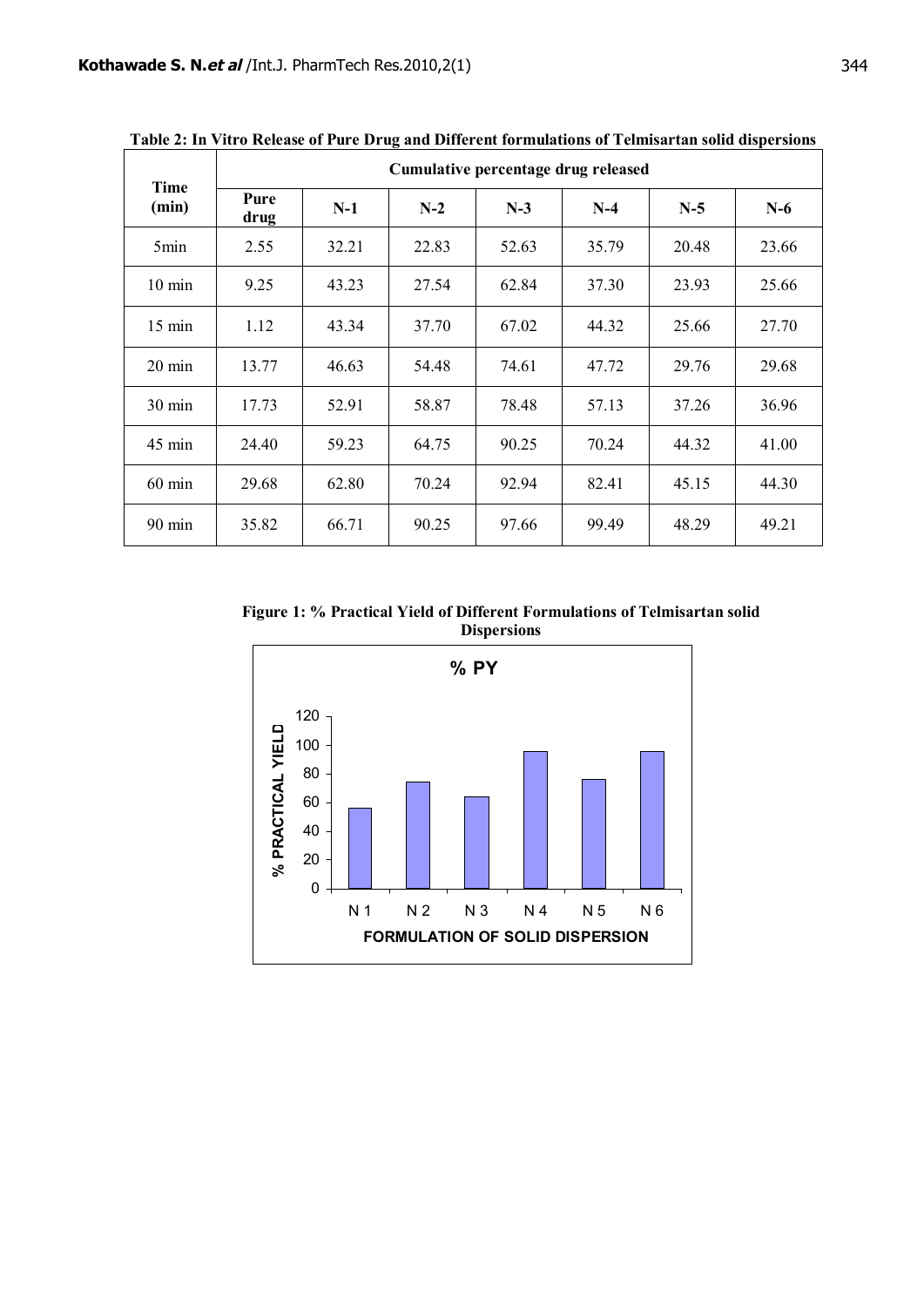**Figure 2: In vitro dissolution profile of solid dispersion of Telmisartan in 0.1N HCL (N-1 to N-2) (1:1)**



**Figure 3: In vitro dissolution profile of solid dispersion of telmisartan in 0.1N HCL (N-3 to N-4) (1:2)**

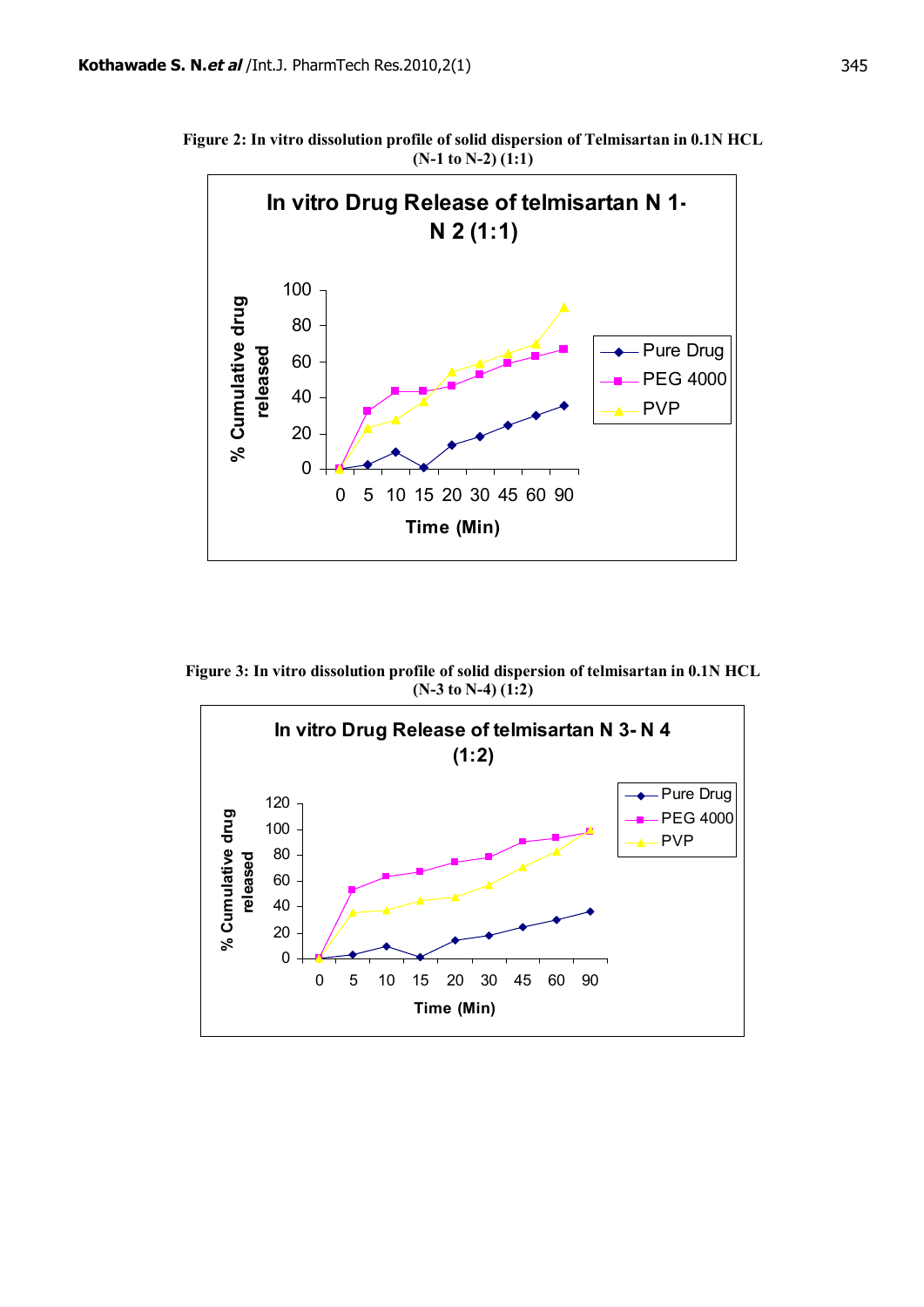

**Figure 4: In vitro dissolution profile of solid dispersion of telmisartan in 0.1N HCL (N-5 to N-6) (1:4)**





**Figure 6: IR Spectrum of Telmisartan with polymer PVP**